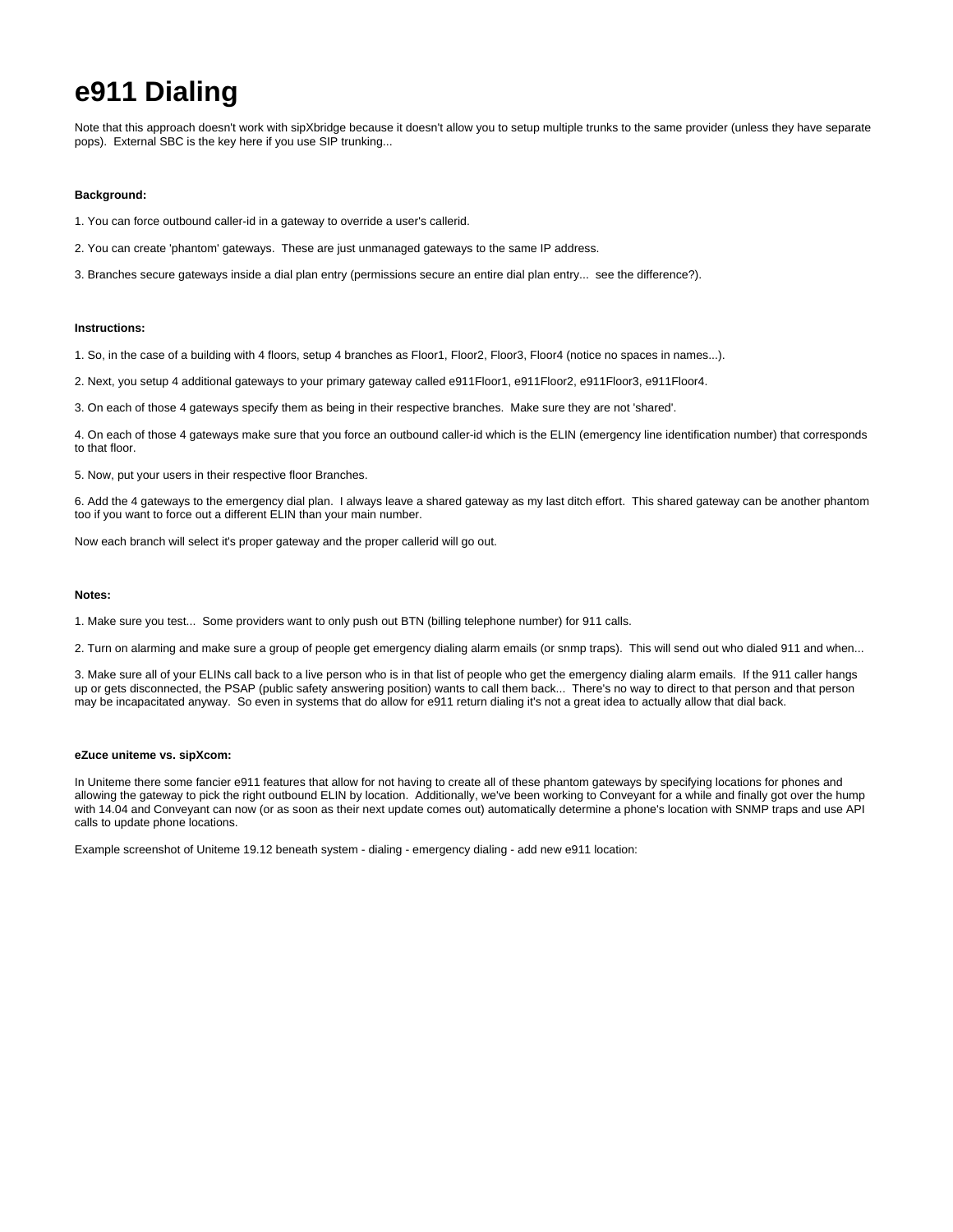

|                                    |                                    | <b>USERS</b>                                                                                                                                                 | <b>DEVICES</b> | <b>FEATURES</b> | <b>SYSTEM</b> | <b>DIAGNOSTICS</b>                                                                                                                                                                                                                              |
|------------------------------------|------------------------------------|--------------------------------------------------------------------------------------------------------------------------------------------------------------|----------------|-----------------|---------------|-------------------------------------------------------------------------------------------------------------------------------------------------------------------------------------------------------------------------------------------------|
| <b>EMERGENCY RESPONSE LOCATION</b> |                                    |                                                                                                                                                              |                |                 |               |                                                                                                                                                                                                                                                 |
|                                    | <b>Emergency Response Location</b> |                                                                                                                                                              |                |                 |               |                                                                                                                                                                                                                                                 |
|                                    | Address Info                       |                                                                                                                                                              |                |                 |               | Physical emergency response location details (such as room, floor, building, street address). This should be as fine grained as possible. Third party applications may use this to update the Public Safety database.<br>$\blacksquare$<br>- 11 |
|                                    | DID / ELIN                         | Street address (Building/Location Street Address)<br>Emergency Location Identification Number. This will be sent as the caller ID to the emergency operator. |                |                 |               | - 11<br><b>CONTRACTOR</b><br>- 11                                                                                                                                                                                                               |
|                                    | Description                        |                                                                                                                                                              |                |                 |               | - 11<br>- 11<br>- 1                                                                                                                                                                                                                             |
|                                    | OK Apply Cancel                    |                                                                                                                                                              |                |                 |               |                                                                                                                                                                                                                                                 |
|                                    |                                    |                                                                                                                                                              |                |                 |               |                                                                                                                                                                                                                                                 |
|                                    |                                    |                                                                                                                                                              |                |                 |               |                                                                                                                                                                                                                                                 |
|                                    |                                    |                                                                                                                                                              |                |                 |               |                                                                                                                                                                                                                                                 |

Uniterne (19.12.20191128071750 2019-11-28EST07:11:11 localhost.localdomain) update 0<br>Copyright (C) 2019 eZuce, Inc.

# Uniteme 19.12 users - \$user - e911 location:

| <b>P</b> ezuce                                                                                                                                                                                     | be there                                                                                                                                       | Tue, 25 Feb 2020 2:06 PM   <sup>1</sup>   2                       |
|----------------------------------------------------------------------------------------------------------------------------------------------------------------------------------------------------|------------------------------------------------------------------------------------------------------------------------------------------------|-------------------------------------------------------------------|
|                                                                                                                                                                                                    | <b>DIAGNOSTICS</b><br><b>FEATURES</b><br><b>SYSTEM</b><br><b>USERS</b><br><b>DEVICES</b>                                                       |                                                                   |
|                                                                                                                                                                                                    | <b>USER'S EMERGENCY RESPONSE LOCATION</b>                                                                                                      |                                                                   |
| Identification<br><b>Unified Messaging</b><br><b>Contact Information</b><br>Phones<br>Call Forwarding<br>Schedules<br><b>Speed Dial</b><br>Personal Auto-Attendant<br>Conferences<br>Registrations | <b>User: 200</b><br>Emergency Response Location None T Physical emergency response location as defined in the Emergency Dialing page.<br>Apply | Choose the emergency response physical<br>location for this user. |
| Music On Hold<br>Time Zone                                                                                                                                                                         |                                                                                                                                                |                                                                   |
| Hoteling                                                                                                                                                                                           |                                                                                                                                                |                                                                   |
| <b>E911 Location</b>                                                                                                                                                                               |                                                                                                                                                |                                                                   |
| Permissions<br>Caller ID                                                                                                                                                                           |                                                                                                                                                |                                                                   |
| Domain<br><b>Instant Messaging</b>                                                                                                                                                                 |                                                                                                                                                |                                                                   |
| <b>User Portal</b>                                                                                                                                                                                 |                                                                                                                                                |                                                                   |
|                                                                                                                                                                                                    |                                                                                                                                                |                                                                   |
|                                                                                                                                                                                                    | Uniteme (19.12.20191128071750 2019-11-28EST07:11:11 localhost.localdomain) update 0<br>Copyright (C) 2019 eZuce, Inc.                          |                                                                   |

Uniteme 19.12 users - user groups - \$group - e911 location: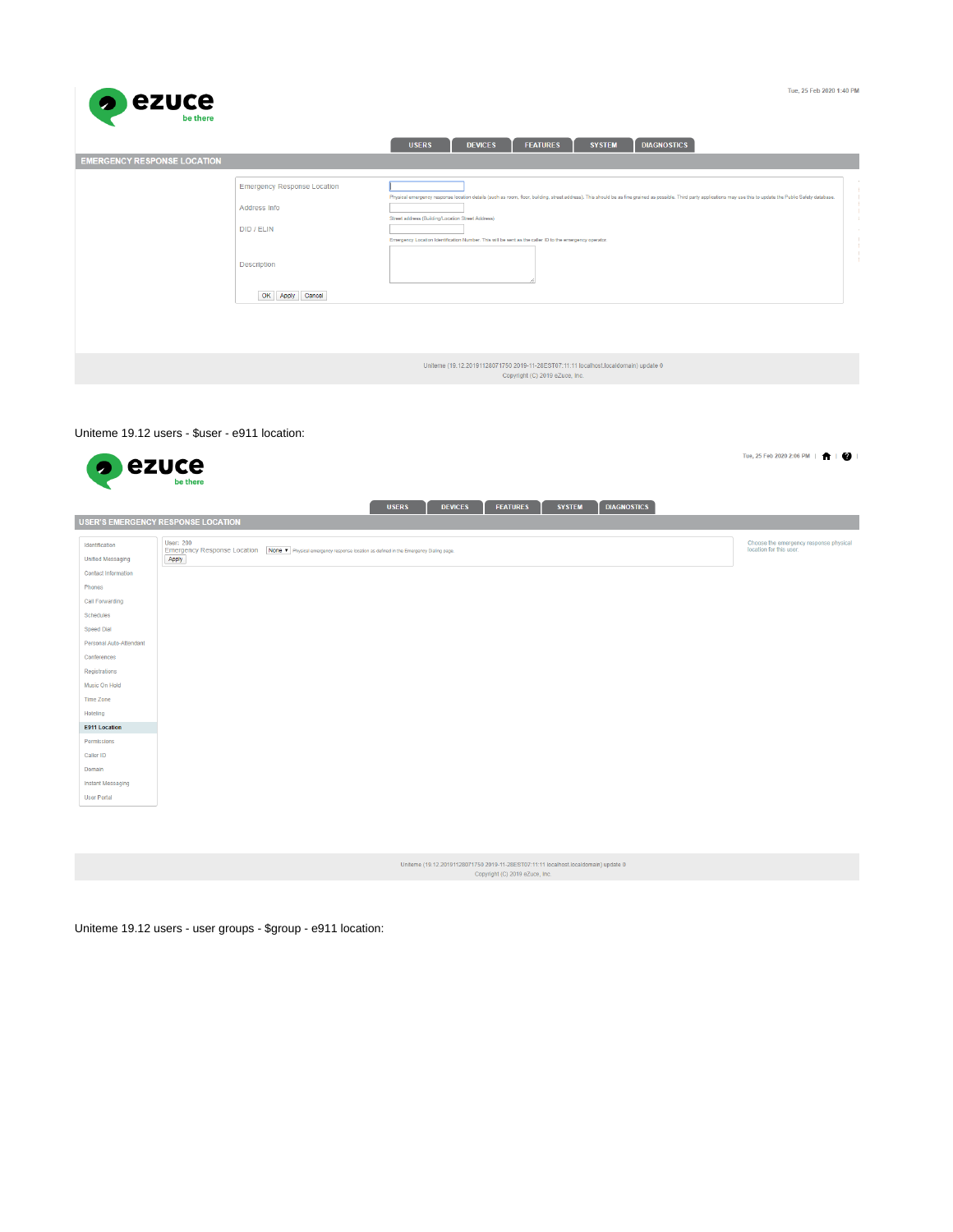



Uniteme 19.12 devices - phones - \$phone - e911 location:

| ezuce<br>$\bullet$              | be there                                                                                                                                                                                |
|---------------------------------|-----------------------------------------------------------------------------------------------------------------------------------------------------------------------------------------|
|                                 | <b>DIAGNOSTICS</b><br><b>SYSTEM</b><br><b>DEVICES</b><br><b>FEATURES</b><br><b>USERS</b>                                                                                                |
| Identification                  | Phone: 111122223333 / Polycom VVX 500<br><b>Emergency Response Location</b><br>None $\blacktriangledown$ Physical emergency response location as defined in the Emergency Dialing page. |
| Lines<br><b>E911 Location</b>   | Apply                                                                                                                                                                                   |
| Date/Time                       |                                                                                                                                                                                         |
| <b>User Preferences</b>         |                                                                                                                                                                                         |
| <b>DTMF</b>                     |                                                                                                                                                                                         |
| <b>Sound Effects</b>            |                                                                                                                                                                                         |
| Voice/Codecs<br>Video           |                                                                                                                                                                                         |
| <b>Voice Quality Monitoring</b> |                                                                                                                                                                                         |
| Quality of Service              |                                                                                                                                                                                         |

Uniteme 19.12 devices - phone groups - \$phonegroup - e911 location: